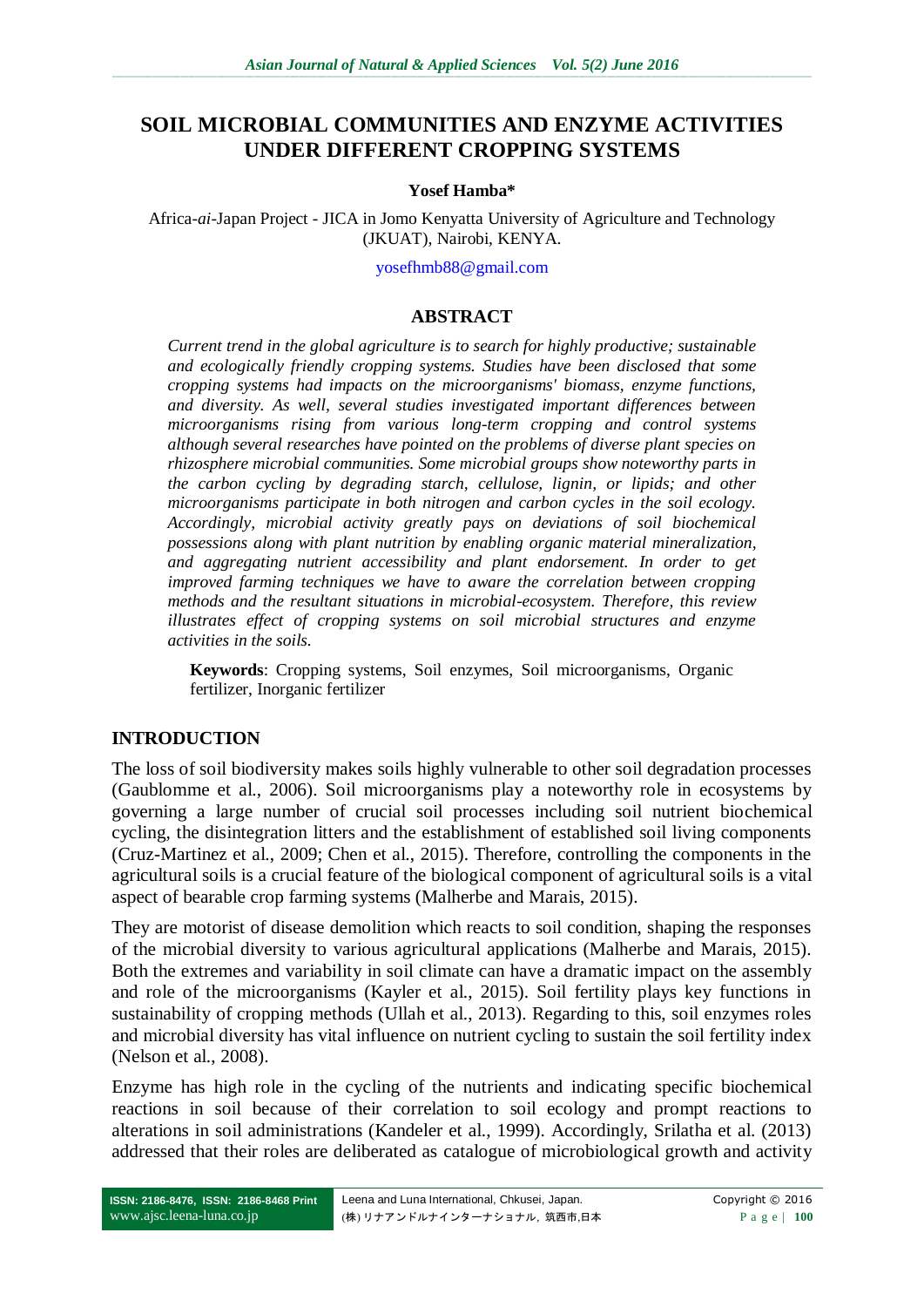in the soils. More knowledge about the function of soil-enzymes in the ecosystem could provide a distinctive chance for a united biological assessment of soils owing to their decisive part in several soil biological activities (Jain & Garg, 2014). *Phosphatase* speeds up soil organic phosphorus decomposition and improves soil phosphorous concentration that is an important index to assess soil phosphorus bioavailability (Panettieri et al., 2014).

Multiple cropping methods are base for sustainable high output from the farm, countenance for yield escalation and likewise affect soil erosion, soil in organic properties, pest invasion and the carbon confiscation potential (Waha et al., 2013). The exudates from plant root through the growth age (Chou, 2010) have a major effect on the soil compositions, microbial structure and soil tasks (Haichar et al., 2014). For instance, pathogen adapted better to the accumulation of tobacco root exudates than antagonist, which might be the reason of tobacco bacterial wilt outbreak in mono-cropping system subsequently decreased beneficial microbes (Liu et al., 2015).The key mechanism of tolerances of the microbial structures have been authorized to enzymes with unique structural features that provide them to sustain extreme conditions (Ventosa et al., 2008).

Since numerous cropping methods have been carrying out (Tittonell et al., 2007), agronomic management decisions make an essential role in determining to use resource effectively and subsequently yield productivity. Soil microorganisms are responsible for performing many critical ecosystem functions and can be important biotic indicators of soil wellbeing (Jackson et al., 2003). All harmful consequences of agronomic controlling systems on soil microscopic structures would destruct the jobs that they accomplish and henceforth influence the natural phenomena by soils, for instance ecological-recycling and crop protection (Pimentel et al., 2005). Therefore, it is important to bring concrete and systematic thought on the functional variety, composition and fluctuation of microorganisms' structures beneath to various cropping methods. It may help to display the unfavorable scenario on ecosystem and to look for better management techniques.

### **Microbial Process in the Soil**

An understanding of microbial processes is important for the management of farming systems (Melero et al., 2006). In organic management systems nitrogen is supplied in organic form via cover crops and manures, and large amounts of C are included in the mass of organic material required to achieve adequate amounts of N (Gunapala and Scow, 1998). Carbon additions of virtually any form to arable soils often increase the amount of microbial biomass (Marinari et al., 2006). Microbial biomass, rather than total organic C, has been suggested as a useful and more sensitive measure of change in organic matter status (Melero et al., 2006).

One of the factor which influence litter decomposition is soil biotic communities (Berg and McClaugherty, 2014); whereas litter decomposition is fundamental in nutrient cycling and plant nutrition (Guckland et al., 2009). As for soil biota, fungi and bacteria form unique communities and successions during the decomposition process (Romaní et al., 2006), with fungi as the main protagonists in the production of exo-enzymes capable of lignin degradation (Osono, 2007). Soil fauna, according to the size of the animals implicated, are involved in different parts of the decomposition process and soil quality (Andriuzzi et al., 2013). The presence of beneficial fungi is essential to obtain a diversified food web that guarantees nutrient retention and cycling (de Vries et al., 2011), a good soil structure (Ritz and Young, 2004) and pathogen suppression (Garbeva et al., 2006). Therefore, any detrimental effects of agricultural management systems on soil microbial communities would damage the functions that they perform and hence impact the ecological services provided by soils, such as nutrient cycling and crop protection (Pimentel et al., 2005).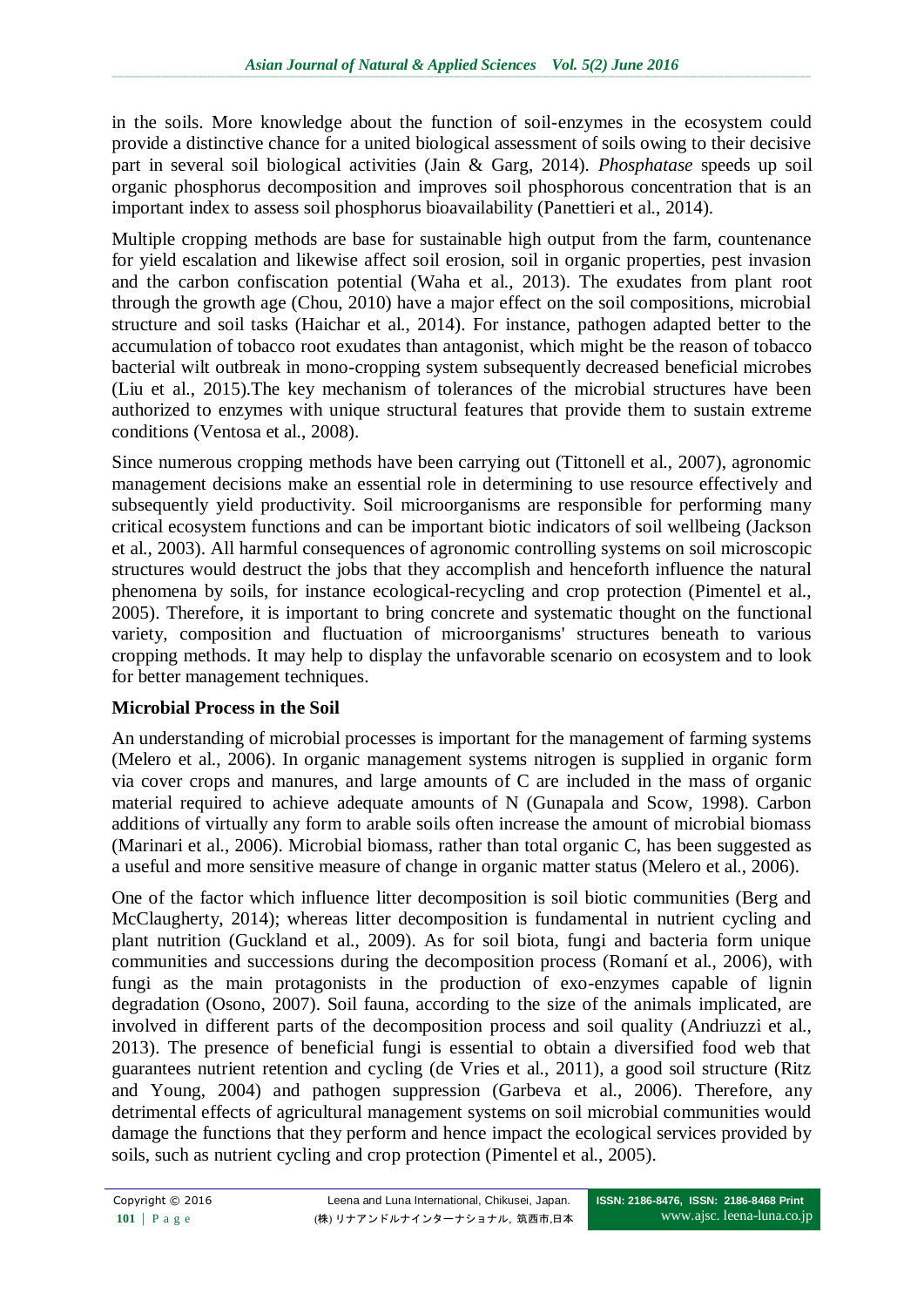Microbial activity and biochemical properties are important indicators of the impact of organic composting on soil (Vinhal-Freitas et al., 2010). Organic waste has high levels of macronutrients such as N, P, K, Ca (Giacomini et al., 2009), and micronutrients such as B, Zn and Mn. Several studies have shown that variations occur in both microbial communities and that soil microbial activity is indirectly attributable to changes in the decomposition of soil organic matter (Saison et al., 2006).

#### **Soil Enzymes and their Applications**

Soil enzymes paly role in maintaining soil ecology, physical and chemical properties, fertility, and soil health thus they play key biochemical functions in the overall process of organic matter decomposition in the soil system (Dick et al., 1994; Dick, 1997). They are constantly being synthesized, accumulated, inactivated and decomposed in the soil, consequently playing an imperative role in agriculture and particularly in nutrients cycling (Tabatabai, 1994). In addition, soil enzymes have a crucial role in C (*β-glucosidase* and *βgalactosidase*), N (*urease*), P (*phosphatase*), and S (*sulphatase*) cycles (Karaca et al., 2011). Most tests of enzyme activities (*α-galactosidase, β-galactosidase, α-glucosidase, βglucosidase, urease, protease, phosphomonoesterase and arylsulphatase*) showed the highest activities under intercropping system (Zhang et al., 2010). According to the study of Okur et al. (2009) soil organic C and soil microbial biomass C (SMBC), and protease, urease, alkaline phosphatase, and dehydrogenase activity were significantly higher in the organic system than in the conventional system

Enzymes may respond to changes in soil management more quickly than other soil variables and therefore, enzymes might be useful as early indicators of biological change (Chen et al. 2015). *Dehydrogenase,* an indicator of microbiological activity involved in oxidative phosphorylation (Alef and Nannipieri, 1995), has been found to decrease in soils treated with herbicide (Reinecke et al., 2002).

| Soil enzyme          | Enzyme reaction           | Indicator of microbial activity                         |
|----------------------|---------------------------|---------------------------------------------------------|
| Dehydrogenase        | Electron transport system | C-cycling                                               |
| $\beta$ -glucosidase | Cellobiose hydrolysis     | C-cycling                                               |
| Cellulase            | Cellulose hydrolysis      | C-cycling                                               |
| Phenol oxidase       | Lignin hydrolysis         | C-cycling                                               |
| Urease               | Urea hydrolysis           | N-cycling                                               |
| Amidase              | N-mineralization          | N-cycling                                               |
| Phosphatase          | Release of $PO4$          | P-cycling                                               |
| Arylsulphatase       | Release of $SO_4^-$       | S-cycling                                               |
| Soil enzymes         | <b>Hydrolysis</b>         | General organic matter<br>degradative enzyme activities |

Table 1: Soil enzymes as indicators of soil health (adopted from Das & Varma, 2010)

The enzyme levels in soil systems vary in amounts primarily due to the fact that each soil type has different amounts of organic matter content, composition and activity of its living organisms and intensity of the biological processes (Stevenson, 1986). These enzymes may include *amylase, arylsulphatases, glucosidase, cellulase, chitinase, dehydrogenase, phosphatase, protease and urease* released from plants (Miwa et al., 1937), animals (Kanfer et al., 1974), organic compounds and micro-organisms (Dick and Tabatabai, 1984; James et al., 1991).

*Β-glucosidase* is a common and predominant enzyme in soils (Tabatabai, 1994). It plays an important role because it is involved in catalyzing the hydrolysis of various β-glucosides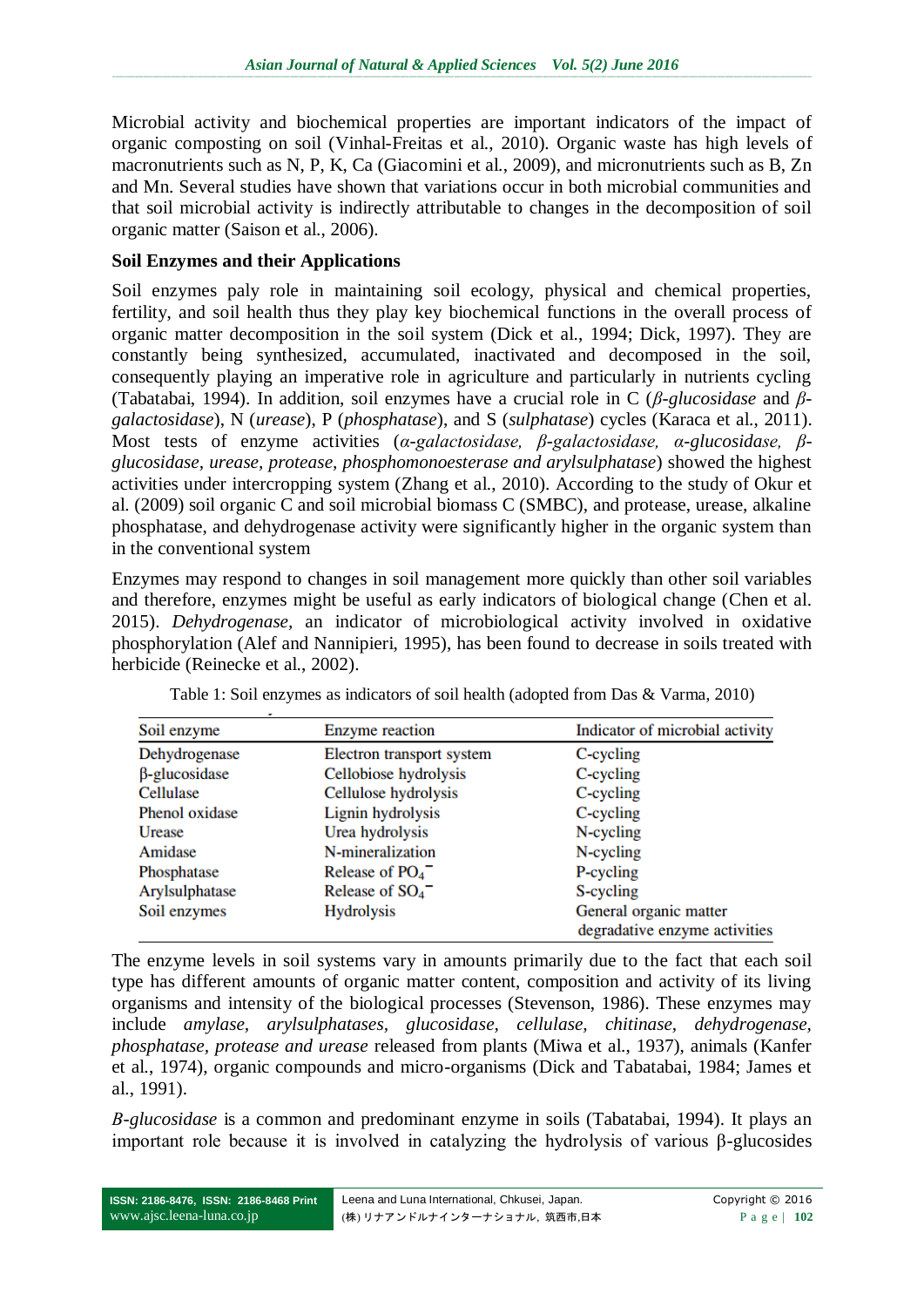present in plant debris decomposing in the soil ecosystem. Its final product is glucose, an important C energy source of life to microbes in the soil (Esen, 1993). It is naturally useful as a soil quality bio-indicator, and may give a reflection of past biological activity, the capacity of soil to stabilize the soil organic matter, and can be used to detect management effect on soils (Das and Varma, 2011; Ndiaye et al., 2000).

*Cellulase catalyses* hydrolysis of cellulose to D-glucose (Hussain et al., 2009) and its activities affected by temperature, soil pH, water and oxygen contents, the chemical structure of organic matter and its location in the soil profile horizon (Alf and Nannipieri, 1995), quality of organic matter debris and soil mineral elements (Deng, 1989 and Tabatabai, 1994) and the trace elements from fungicides (Arinze and Yubedee 2000; Makoi and Ndakidemi, 2008).

*Urease* is an enzyme that catalyses the hydrolysis of urea into  $CO<sub>2</sub>$  and  $NH<sub>3</sub>$  with a reaction mechanism based on the formation of carbamate as an intermediate (Tabatabai, 1982). It is widely distributed in nature, mainly from plants and microorganisms found as both intra- and extra-cellular enzymes (Mobley and Hausinger 1989). *Urease* has been widely used to evaluate changes in soil quality related to management, since its activity increases with organic fertilization and decreases with soil tillage (Saviozzi et al., 2001). This enzyme, mostly the cases are an extra-cellular enzyme representing up to 63% of total activity in the soil. Its activity depends on microbial community, physical, and chemical properties of soil (Corstanje et al., 2007), and its stability is affected by various factors: organo-mineral complexes and humic substances make them resistant to denaturing agents such as heat and proteolytic attack (Makoi and Ndakidemi, 2008). It is used as a soil biological indicator because it is influenced by soil factors such as cropping history, organic matter content, soil depth, management practices, heavy metals and environmental factors like temperature and pH (Yang et al., 2006). Urease activity increases with increasing temperature. Subsequently, the understanding of urease activity should provide better ways to manage urea fertilizer, especially in warm high rainfall areas, flooded soils and irrigated conditions (Makoi and Ndakidemi, 2008).

Organic phosphorus (P) is rich in soils and can contribute to the P nutrition of plants and microbes following hydrolysis and the release of free phosphate (Condron et al., 2005). This process is catalyzed by *phosphatase enzymes*, which are actively secreted into the soil by many plants and microbes in response to a demand for P, or passively released from decaying cells (Quiquampoix and Mousain, 2005). Microorganisms that produce phosphates in soil includes soil fungi, particularly those belonging to the genera *Aspergillus* and *Penicillium*, along with *Pseudomonas* and *Bacillus* bacteria that produce mostly neutral phosphatase, while *Actinomycetes* produced only negligible quantities of phosphatases (Tarafdar and Chhonkar, 1979). The amount of acid phosphatase exuded by plant roots has been shown to differ between crop species and varieties (Ndakidemi, 2006), as well as crop management practices (Wright and Reddy, 2001). For instance, several studies reported that legumes secrete more phosphatase enzymes than cereal (Li et al., 2004). It might be due to a higher requirement of P by legumes in the symbiotic nitrogen fixation process as compared to cereals.

*Arylsulfatase* is the enzyme that catalyses the hydrolysis of organic sulfate ester (Kertesz and Mirleau, 2004) and is typically widespread in the soils (Ganeshamurthy et al., 1995). It is detected in strains of bacteria (*Actinobacteria sp*., *Pseudomonas sp*., *Klebsiella sp.* and *Raoultella sp*.), fungi (*Trichoderma sp. and Eupenicillium sp*.), plants and animals (Nicholls and Roy, 1971), and was first detected in soils by Tabatabai and Bremner (1970). It is very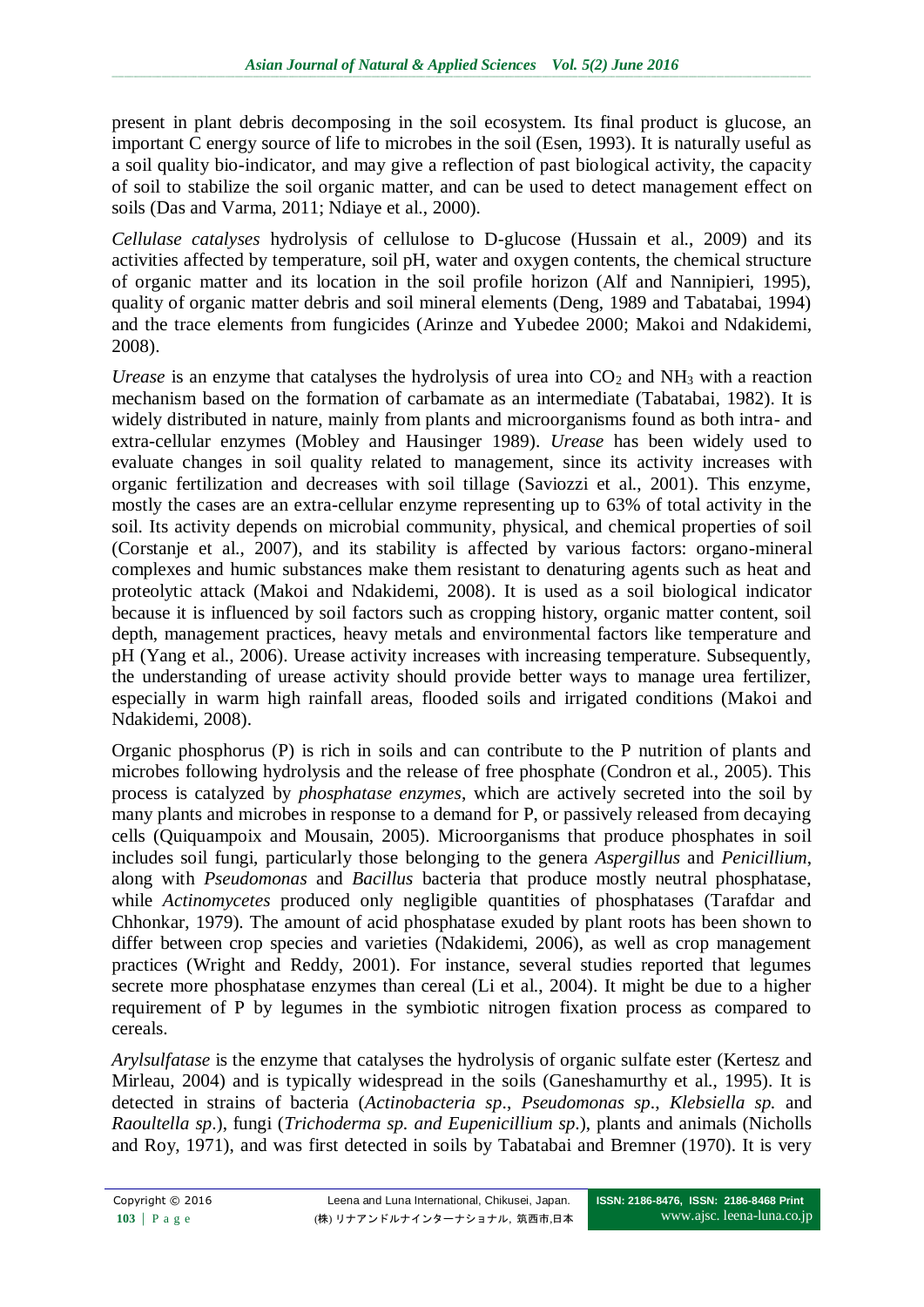important to know the possible roles of soil enzymes in order to maintain soil health and its fertility management in ecosystems.

#### **States in the Soil with Different Cropping Systems**

Basing on amount and type of fertilizer, inorganic (N) fertilization can have significant effect on soil microorganisms and enzyme activity through its impact on soil pH (Ullah et al. 2013). A number of studies have shown that organic farming leads to higher soil quality and soil biological activity than conventional farming (Carpenter-Boggs et al. 2000; Fliessbach, et al. 2000). The study of Elabed et al. (2014) indicated that soils in the organic systems had higher microbial biomass, DHA, soil bases, EC and available phosphorus than soils in conventional systems. Sustainable bio-fertilizer application suppressed the *Fusarium wilt disease* might through improving soil chemical condition and manipulating the composition of soil microbial community (Shen et al. 2015).

Degraded soils may be restored if farming practices are changed to favor increase in soil organic matter and soil biological activity (Blank, 2008). Compost application and reduced tillage counteracted soil degradation as a result, increases soil microorganisms activities (Alluvione et al., 2013; Duong et al., 2013; Willekens et al., 2014) thus total microbial biomass was 44% higher under reduced compared to conventional tillage. Soil biota may be positively affected by inclusion of legumes in the rotation and animal manure application and negatively by mineral N fertilizers (Truu et al., 2008).

On the other hand, the possible increase in community size only partially explains the increase in respiratory activity (Saison et al., 2006). Compost application can decrease metabolic quotient, which could indicate greater microbial community diversity and greater energy use efficiency (Maeder et al., 2002). The metabolic quotient has been used as a stress indicator and interpreted as microbial efficiency, which is a measure of the energy required to maintain the metabolic activity in relation to the energy required to synthesize biomass (Bardgett & Saggar, 1994). Vinhal-Freitas et al. (2010) summarized that vegetation soil amended with organic compost increased microbial respiration, microbial biomass C, and βglucosidase, phosphatase activity in the soil and decrease in  $qCO<sub>2</sub>$ , which could indicate greater energy use efficiency by the microbial community.

Cultural practices, type of vegetation, environment and soil types are some of the factors which may influence activities of *α-amylase and β-amylase enzymes* in soil (Pancholy and Rice, 1973). For instance, amylase enzyme activities of soil can be affected by excreted compounds. Soil Sulphatases can be affected by heavy metal pollution; pH changes in the soil solution; organic matter content; the concentration of organic sulphate esters; enzymatic hydrolysis such as sorption to particles surfaces in soils, and the activity persistence of extracellular arylsulphatases in the soil (Acosta-Martinez and Tabatabai, 2000). Similarly, βglucosidase enzyme is sensitive to changes in pH and soil management practices (Madejon et al., 2001).

Likewise roles of *cellulases* in agricultural soils affected by several factors such as soil pH, temperature, water and oxygen contents, quality of organic matter and soil mineral elements and the trace elements from fungicides (Deng and Tabatabai, 1994; Arinze and Yubedee, 2000). Also Brzezinska et al. (1998) reported that soil water content and temperature influence *dehydrogenase* activity indirectly by affecting the soil redox status which is closely connected with respiration activity of soil micro-organisms.

Cropping systems such as fertilization, weed and pest management, tillage, and crop rotation can greatly alter soil properties such as soil structure, density, pH, organic matter (OM)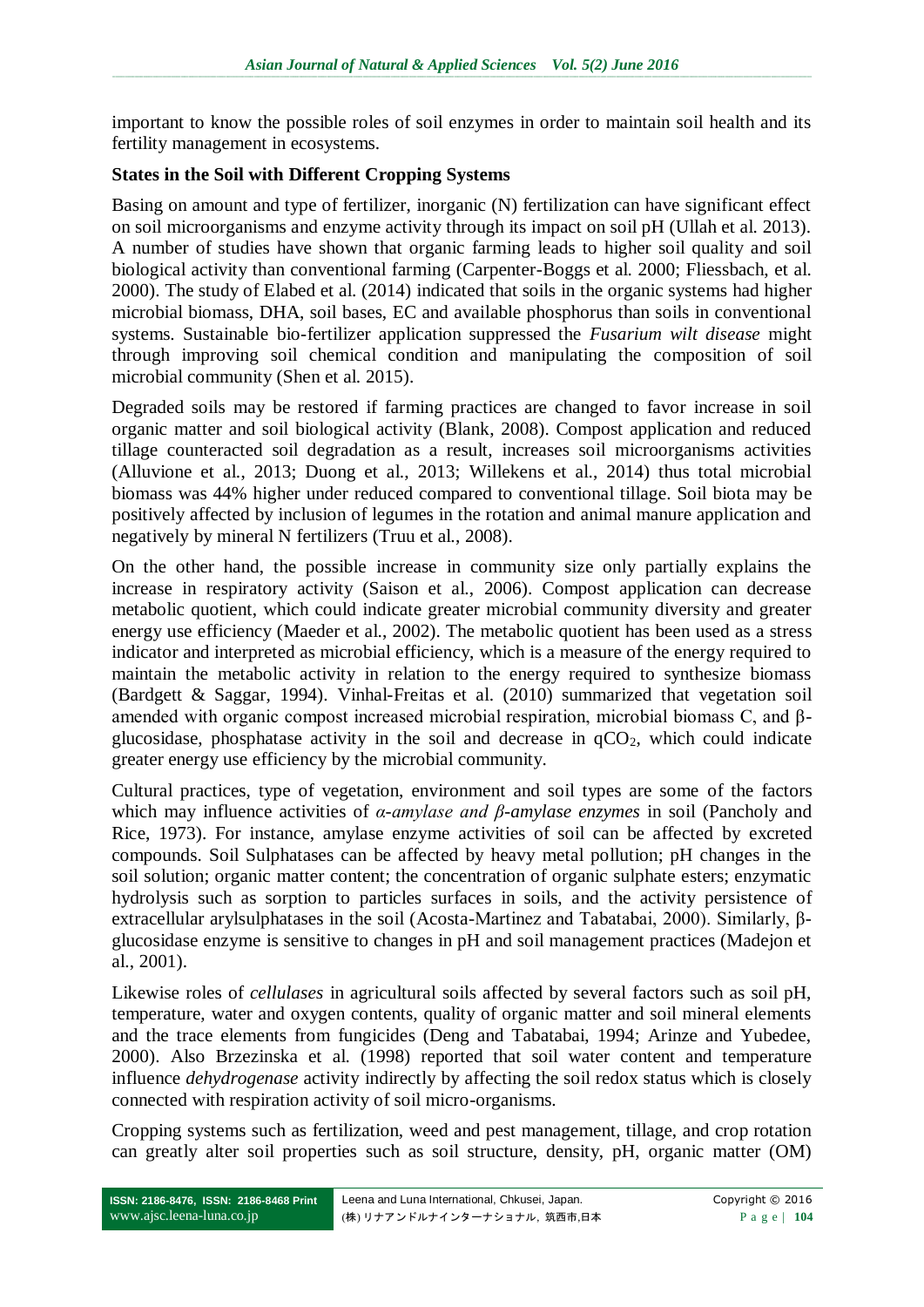content, and nutrient cycling (Dorr de Quadros et al., 2012; Fierer et al., 2012). Similarly, Chu et al (2016) unveiled that pH, organic matter, and cation exchange capacity are important factors that are associated with enzyme activities and described as the amount of nitrogen applied significantly affected soil enzyme activities. Likewise, Song et al. (2011) detected that nitrogen addition suppressed soil *urease* activity and increased *invertase* activity. In addition, Chu et al (2016) explained that tillage treatment significantly decreased activities of *phenol oxidase, peroxidase, dehydrogenase,* and *β-glucosaminidase,* correspondingly*,*  Quadros et al. (2012) said soil microbial activity and diversity decrease as tillage intensifies.

### **CONCLUSIONS**

Maintaining soil health is one of the most vital requirements for crop production in agricultural systems. Soil microorganisms and soil enzymes play a vital role in maintaining soil ecology, physical and chemical properties, fertility and soil health. However, some cropping systems have impacts on the microorganisms' biomass, enzyme functions, and diversity. Therefore, agronomic management decisions make an essential role in determining to use highly productive; sustainable and ecologically friendly cropping systems

## **REFERENCES**

- [1] Alluvione, F., Fiorentino, N., Bertora, C., Zavattaro, L., Fagnano, M., Chiaranda, F.Q., & Grignani, C. (2013). Short-term crop and soil response to C-friendly strategies in two contrasting environments. *Eur. J. Agron. 45*, 114–123.
- [2] Andriuzzi, W. S., Bolger, T., & Schmidt, O. (2013). The drilosphere concept: finescale incorporation of surface residue-derived N and C around natural Lumbricus terrestris burrows. *Soil Biology and Biochemistry*, *64*, 136-138.
- [3] Berg, B., & McClaugherty, C. (2014). Decomposer organisms. In *Plant Litter* (pp. 35- 52). Springer Berlin Heidelberg.
- [4] Bernard, E., Larkin, R.P., Tavantzis, S., Erich, M.S., Alyokhin, A., Sewell, G., Lannan, A., & Gross, S.D. (2012). Compost, rapeseed rotation, and biocontrol agents signifi-cantly impact soil microbial communities in organic and conventional potato production systems. *Appl. Soil Ecol*. *52*, 29–41.
- [5] Blank, D. (2008). A fresh look at life below the surface. In: Goddard, T., Zoebisch, M., Gan, Y., Ellis, W., Watson, A., Sombatpanit, S. (Eds.), No-till Farming Systems. World Association of Soil and Water Conservation, *Bangkok*, pp. 73–81.
- [6] Briar, S.S., Miller, S.A., Stinner, D., Kleinhenz, M.D., & Grewal, P.S. (2011). Effects of organic transition strategies for peri-urban vegetable production on soil properties nematode community and tomato yield. *Appl. Soil Ecol*. *47*, 84–91.
- [7] Chen, S., Yu, W., Zhang, Z., & Luo, S. (2015). Soil properties and enzyme activities as affected by biogas slurry irrigation in the Three Gorges Reservoir areas of China. *Journal of Environmental Biology*, *36*(2), 513
- [8] Chou, C.H. (2010). Role of allelopathy in sustainable agriculture: use of allelochemicals as naturally occurring bio-agrochemicals. *Allelopathoy J*. *25*, 3–16.
- [9] Chu, B., Zaid, F., & Eivazi, F. (2016). Long-Term Effects of Different Cropping Systems on Selected Enzyme Activities. *Communications in Soil Science and Plant Analysis*, *47*(6), 720-730.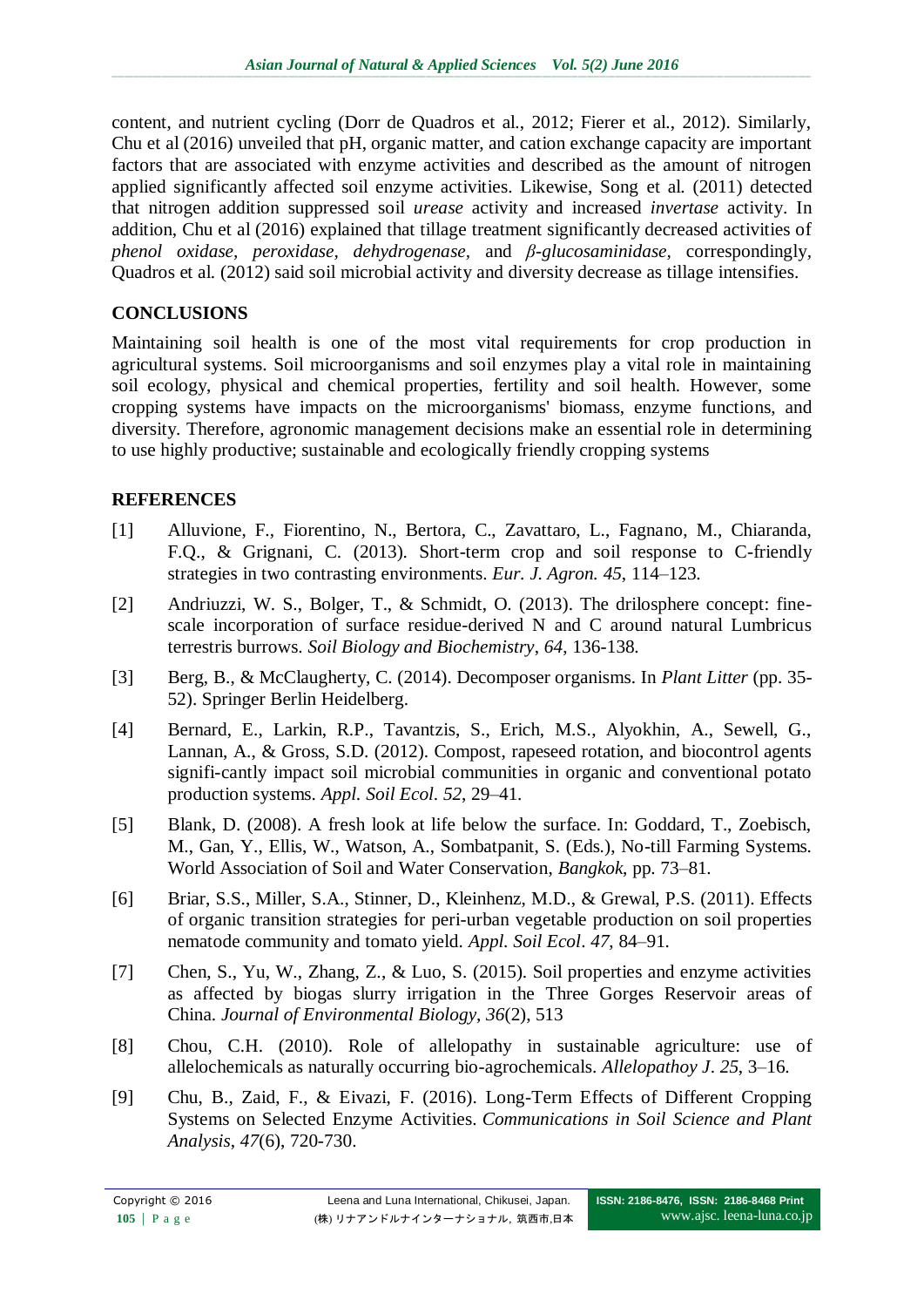- [10] Cruz-Martínez, K., Suttle, K. B., Brodie, E. L., Power, M. E., Andersen, G. L., & Banfield, J. F. (2009). Despite strong seasonal responses, soil microbial consortia are more resilient to long-term changes in rainfall than overlying grassland. *The ISME journal*, *3*(6), 738-744.
- [11] de Vries, F.T., van Groenigen, J.W., Hoffland, E., & Bloem, J. (2011). Nitrogen losses from two grassland soils with different fungal biomass. *Soil. Biol. Biochem*. *43*, 997– 1005.
- [12] Dorr de Quadros, P., Zhalnina, K., Davis-Richardson, A., Fagen, J. R., Drew, J., Bayer, C. & Triplett, E. W. (2012). The effect of tillage system and crop rotation on soil microbial diversity and composition in a subtropical acrisol. *Diversity*, *4*(4), 375- 395.
- [13] Duong, T.T.T., Verma, S.L., Penfold, C., & Marschner, P. (2013). Nutrient release from composts into the surrounding soil. *Geoderma 195*, 42–47.
- [14] Ge, Y., Zhang, J.B., Zhang, L.M., Yang, M., & He, J.Z. (2008). Long-term fertilization regimes affect bacterial community structure and diversity of an agricultural soil in northern China. *J. Soil Sediment 8,* 43–50.
- [15] Giacomini, S.J.; AITA, C., & Miola, E.C.C (2009). Mineralização do carbono da palha de aveia e dejetos de suínos aplicados na superficie ou incorporados ao solo. *R. Bras. Ci. Solo*, *32*:2661-2668.
- [16] Guckland, A., Jacob, M., Flessa, H., Thomas, F. M., & Leuschner, C. (2009). Acidity, nutrient stocks, and organic‐matter content in soils of a temperate deciduous forest with different abundance of European beech (*Fagus sylvatica* L.). *Journal of Plant Nutrition and Soil Science*, *172*(4), 500-511.
- [17] Haichar, F.E.Z., Santaella, C., Heulin, T., & Achouak, W. (2014). Root exudates mediated interactions belowground. *Soil Biol. Biochem*, *77*, 69–80.
- [18] Hussain, S., Boland, S., Baeza-Squiban, A., Hamel, R., Thomassen, L. C., Martens, J. A., & Marano, F. (2009). Oxidative stress and proinflammatory effects of carbon black and titanium dioxide nanoparticles: role of particle surface area and internalized amount. *Toxicology*, *260*(1), 142-149.
- [19] Jain, R., & Garg, V. (2014). Activities of Hydrolases and Oxidases as Influenced by the Application of Monocrotophos in Sandy Loam Soil of Rajasthan. *Applied biochemistry and biotechnology*, *172*(7), 3570-3582.
- [20] Karaca, A., Cema, C.C., Turgay, O.C., & Kizilkaya, R. (2011): Soil Enzymes as Indicator of Soil Quality. - In: Shukla, Varma, G. A. (eds.) Soil Enzymology, Soil Biology 22, *Springer-Verlag* Berlin Heidelberg USA.
- [21] Kayler, Z. E., De Boeck, H. J., Fatichi, S., Grünzweig, J. M., Merbold, L., Beier, C., & Dukes, J. S. (2015). Experiments to confront the environmental extremes of climate change. *Frontiers in Ecology and the Environment*, *13*(4), 219-225.
- [22] Makoi, J. H., & Ndakidemi, P. A. (2008). Selected soil enzymes: examples of their potential roles in the ecosystem. *African Journal of Biotechnology*, *7*(3).
- [23] Malherbe, S., & Marais, D. (2015). Nematode community profiling as a soil biology monitoring tool in support of sustainable tomato production: A case study from South Africa. *Applied Soil Ecology*, *93*, 19-27.